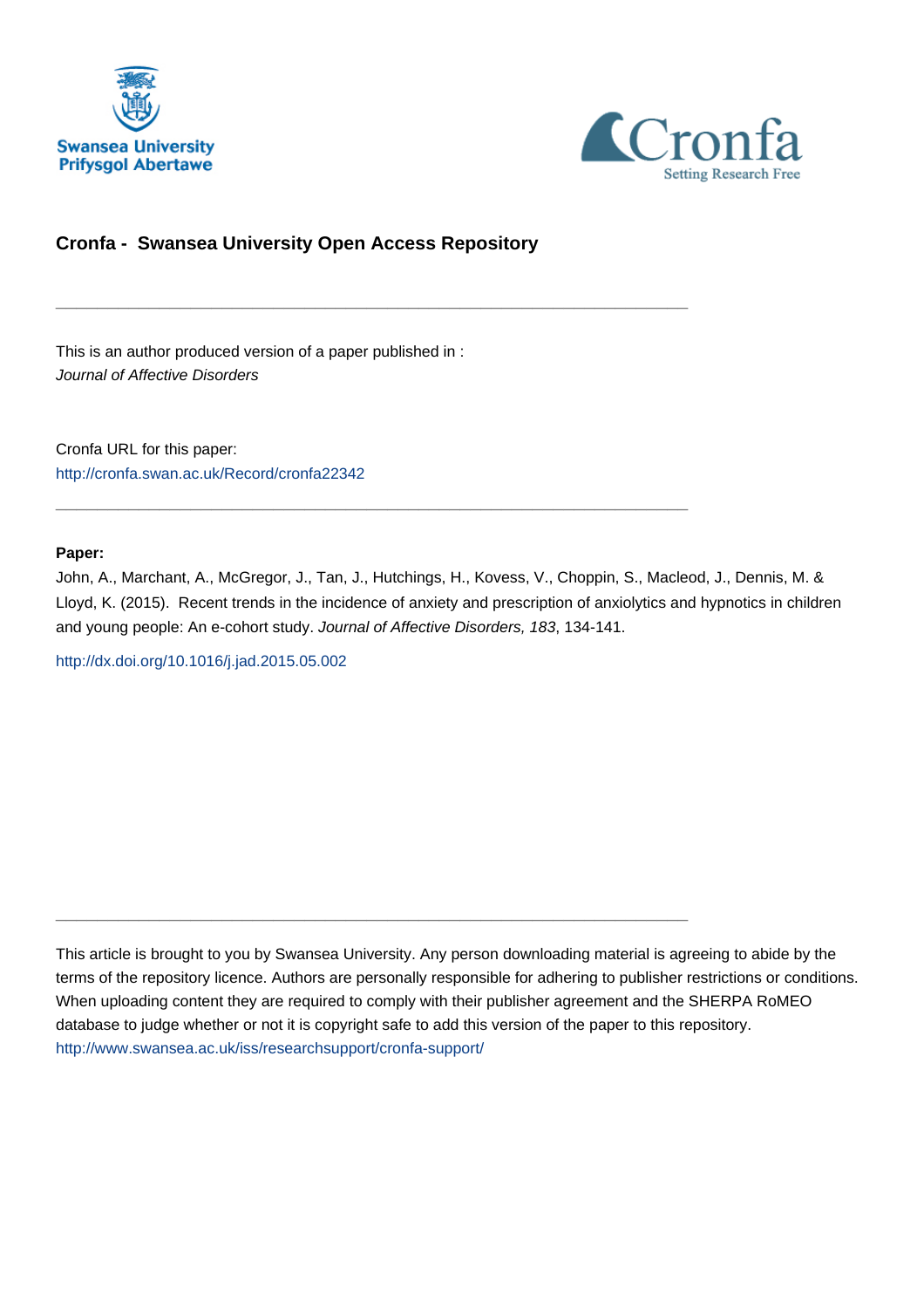Contents lists available at ScienceDirect

## Journal of Affective Disorders

journal homepage: www.elsevier.com/locate/jad

Research report

# Recent trends in the incidence of anxiety and prescription of anxiolytics and hypnotics in children and young people: An e-cohort study

A. John <sup>a,b,</sup>\*, A.L. Marchant <sup>a,b</sup>, J.I McGregor <sup>a,b</sup>, J.O.A. Tan <sup>a</sup>, H.A. Hutchings <sup>a</sup>, V. Kovess <sup>c</sup>, S. Choppin <sup>d</sup>, J. Macleod <sup>e</sup>, M.S. Dennis <sup>a,b</sup>, K. Lloyd <sup>a,b</sup>

<sup>a</sup> College of Medicine, Swansea University, Institute of Life Sciences 2, Swansea SA2 8PP, United Kingdom

<sup>b</sup> Farr Institute of Health Informatics Research, College of Medicine, Swansea University, Swansea SA2 8PP, United Kingdom

<sup>c</sup> EHESP School for Public Health, Department of Epidemiology and Biostatistics, EA 4057 Paris Descartes University, France

<sup>d</sup> AP-HP, Henri Mondor-Albert Chenevier Hospital, Department of Psychiatry, Creteil F-94000, France

<sup>e</sup> School of Social and Community Medicine, Bristol University, Bristol BS8 2BN, United Kingdom

#### article info

Article history: Received 30 December 2014 Received in revised form 4 May 2015 Accepted 4 May 2015 Available online 12 May 2015

Keywords: Anxiety Anxiolytic Hypnotic Primary care Children Young people

#### **ABSTRACT**

Background: Little is known regarding the recognition of anxiety in children and young people (CYP) in primary care. This study examined trends in the presentation, recognition and recording of anxiety and of anxiolytic and hypnotic prescriptions for CYP in primary care.

Method: A population-based retrospective electronic cohort of individuals aged 6–18 years between 2003 and 2011 within the Secure Anonymised Information Linkage (SAIL) Databank primary care database was created. Incidence rates were calculated using person years at risk (PYAR) as a denominator accounting for deprivation, age and gender.

Results: We identified a cohort of 311,343 registered individuals providing a total of 1,546,489 person years of follow up. The incidence of anxiety symptoms more than tripled over the study period (Incidence Rate Ratio (IRR)=3.55, 95% CI 2.65–4.77) whilst that of diagnosis has remained stable. Anxiolytic/hypnotic prescriptions for the cohort as a whole did not change significantly over time; however there was a significant increase in anxiolytic prescriptions for the 15–18 year age group (IRR 1.62, 95% CI 1.30–2.02).

Limitations: There was a lack of reliable information regarding other interventions available or received at a primary, secondary or tertiary level such as psychological treatments.

Conclusions: There appears to be a preference over time for the recording of general symptoms over diagnosis for anxiety in CYP. The increase in anxiolytic prescriptions for 15–18 year olds is discrepant with current prescribing guidelines. Specific guidance is required for the assessment and management of CYP presenting with anxiety to primary care, particularly older adolescents.

& 2015 The Authors. Published by Elsevier B.V. This is an open access article under the CC BY-NC-ND license (http://creativecommons.org/licenses/by-nc-nd/4.0/).

## 1. Introduction

Mental health issues are of growing concern and a source of controversy in children and young people (CYP) in the United Kingdom (U.K). They are associated with significant morbidity and have been found to contribute to adverse life outcomes (such as educational underachievement) and serious disruptions to CYP's lives and those of their families (Patel et al., 2007). It is estimated from Office of National Statistics population survey data that, at

<sup>n</sup> Corresponding author at: College of Medicine, 3rd Floor, Institute of Life Sciences 2, Swansea University, Singleton Park, Swansea SA2 8PP, United Kingdom. Tel.: +44 1792 602568.

E-mail address: a.john@swansea.ac.uk (A. John).

any one time, four per cent of CYP, have a clinically diagnosable or relevant emotional disorder (anxiety or depression; Office of National Statistics, 2004). Anxiety disorders are thought to be among the earliest psychiatric conditions to manifest with an estimated median age of onset of 11 years (Kessler et al., 2005). Earlier age of onset appears to be associated with greater severity and poorer long term outcomes (Ramsawh et al., 2011). Concerns are amplified by the persistence of childhood or adolescent mental health issues into adulthood (Costello et al., 2006) where up to a fifth of the adult population may be affected by a common mental disorder at any one time (McManus et al., 2009; Leray et al., 2011).

There are fears that we are medicalising unhappiness with consequent over diagnosis and excessive treatment (Dowrick and Frances, 2013). This is particularly relevant in CYP where there is a

http://dx.doi.org/10.1016/j.jad.2015.05.002

0165-0327 @ 2015 The Authors. Published by Elsevier B.V. This is an open access article under the CC BY-NC-ND license (http://creativecommons.org/licenses/by-nc-nd/4.0/).





CrossMark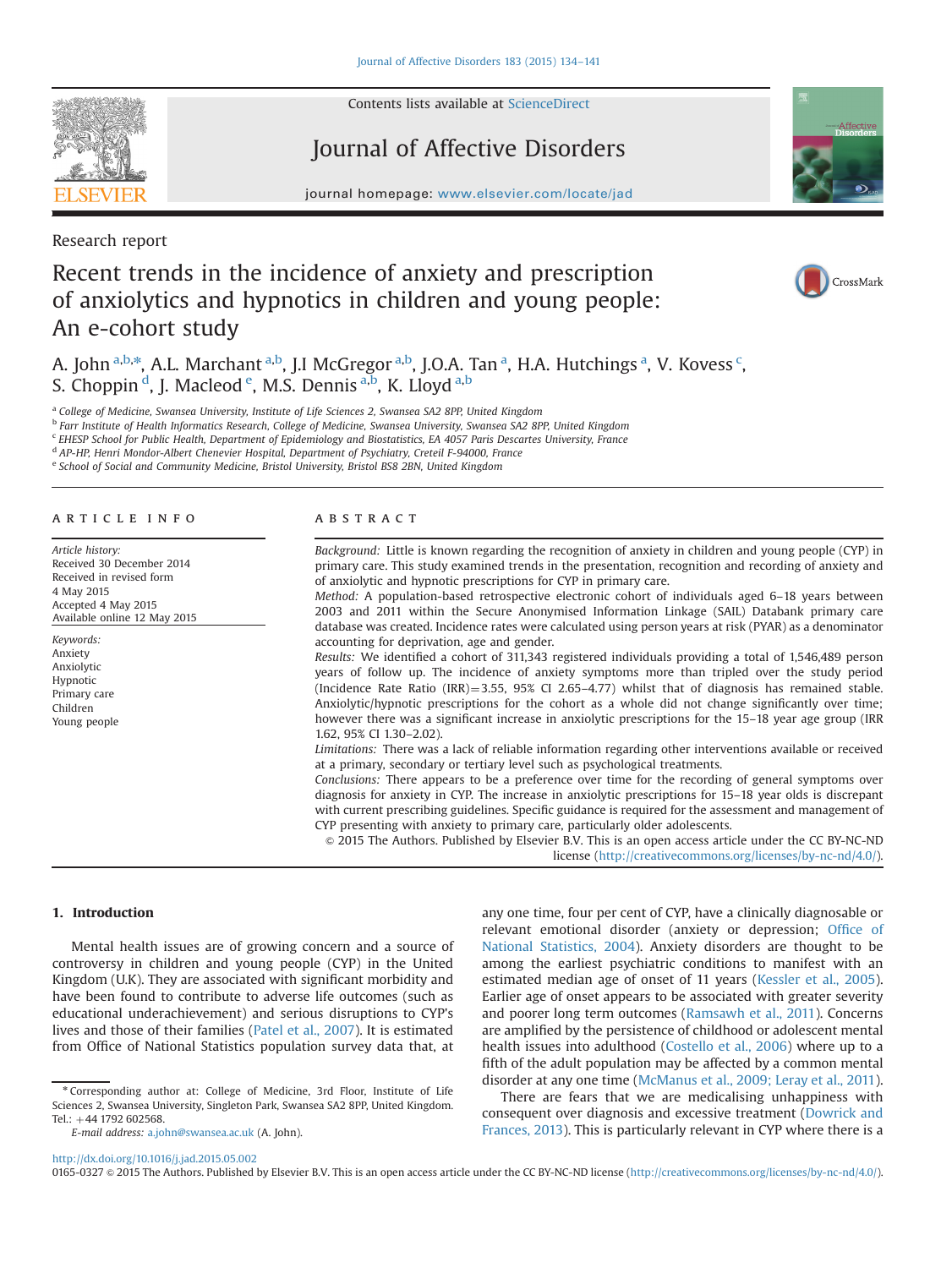normal developmental range of anxiety-related phenomena (e.g. stranger anxiety, fear of the dark, existential questioning) as they develop cognitively and emotionally and engage with the world. Significant increases in the rates of psychotropic prescriptions in CYP have been found in America (Olfson et al., 2002), Europe (Steinhausen and Bisgaard, 2014) and the UK (Middleton et al., 2001; Rani et al., 2008) over the past three decades. Such findings contribute to concern over the medicalisation of normal human experience, particularly following the release of the Diagnostic and Statistical Manual of Mental Disorders 5 (DSM-5; American Psychiatric Association, 2013). This revision has been heavily criticised for pathologising normal human behaviour such as eccentricity, loneliness and sadness (Watts, 2012), and for its potential to cause excessive and inappropriate use of medication in children (Gaughwin, 2014).

Access to services in primary care represents a key factor in the management of CYP mental health issues. Research utilising routinely collected data in primary care in the UK has identified a fall in recorded diagnoses and rise in recorded symptoms of depression alongside an increase in new antidepressant prescriptions in both adults (Rait et al., 2009) and CYP (Wijaars et al., 2012). Adult data suggests that this recording behaviour is being applied to anxiety disorders (Walters et al., 2012); however there are currently no such data available on CYP and little is known regarding the use of anxiolytics and hypnotics in this population in this setting. There are no specific National Institute of Clinical Excellence (NICE) guidelines available for the management of anxiety in CYP. There are NICE guidelines for anxiety (which relate principally to adults; NICE, 2011), depression for CYP (which includes mixed anxiety and depression; NICE, 2005) and for the assessment and treatment of social anxiety disorder (NICE, 2013). These all highlight some considerations for the management of anxiety in CYP. Psychological therapies should be the first line of treatment. Pharmacotherapy should not be routinely offered to treat social anxiety disorder in young people and antidepressants should only offered for moderate to severe depression, in conjunction with psychological treatments. The relative effectiveness of psychological and pharmacological treatments for anxiety disorders in children and young people has been assessed in trials (RUPP, 2001; POTS, 2004; Beidel et al., 2007; Walkup et al., 2009). These findings suggest that CBT, sertraline and their combination are all possible options for the treatment of these disorders in childhood. However, uncertainties remain whether: there is an age below which medication is unsuitable; what the duration of treatment should be; and the impact of stopping a course of medication. These concerns, together with parental preference for psychological over pharmacological interventions for their children, are clearly reflected in these guidelines. There are no hypnotics or anxiolytics licensed in the United Kingdom for the treatment of anxiety in CYP. Hypnotics in CYP are only indicated for occasional use for night terrors and somnambulism (sleepwalking) and anxiolytics only to relieve acute anxiety (and related insomnia) caused by fear (e.g. before surgery) (British National Formulary Sections 4.1.1 and 4.1.2; British Medical Association and Royal Pharmaceutical Society of Great Britain, 2014).

This is the first study examining trends in the incidence of recorded: anxiety diagnoses, anxiety symptoms, mixed anxiety and depression, panic attacks/panic disorder and the use of hypnotics and anxiolytics in CYP in primary care using routinely collected data.

## 2. Aims

The aim of this study is to examine trends in the incidence of anxiety diagnoses and symptoms, recording of mixed anxiety and

depression, panic attacks/panic disorder, hypnotic and anxiolytic prescriptions in CYP in primary care.

## 3. Method

## 3.1. Design

A retrospective electronic cohort study was conducted utilising the Secure Anonymised Information Linkage System (SAIL databank; www.saildatabank.com) developed in the Health Information Research Unit (HIRU) at the College of Medicine, Swansea University.

## 3.2. Ethical approval

Approval was granted from the HIRU Information Governance Review Panel (IGRP), an independent body consisting of a range of government, regulatory and professional agencies, which overseas study approvals in line with permissions already granted to the analysis of data in the SAIL databank (Lyons et al., 2009; Ford et al., 2009). We plan to follow the key points of the MRC/Wellcome Trust data sharing policy

## 3.3. Data source

The Secure Anonymised Data Linkage (SAIL) databank is an expanding data repository (over 2 billion records) of anonymised person based linkable data to support research. SAIL was established by the HIRU at Swansea University in 2004 and forms part of the Health e-Research Collaboration UK (HeRC UK), led by the Medical Research Council (MRC) and based in the Centre for the Improvement of Population Health through e-Records Research (CIPHER). CIPHER is a UK Clinical Research Collaboration (UKCRC) Public Health Research Centre of Excellence set within the Farr Institute at the College of Medicine at Swansea University. Policies, structures and controls are in place to protect patient confidentiality, along with a high performance computing infrastructure and a reliable matching, anonymisation and encryption process, which is achieved in conjunction the NHS Wales Informatics Service. Data are imported into SAIL via a split file approach, whereby demographic and clinical data are separated at source later to be rejoined fully encrypted with an allocation of a unique identifier. This split file method ensures anonymisation and confidentiality, whilst maintaining the facility of data linkage at the level of the individual to any of the datasets housed in SAIL (Lyons et al., 2009; Ford et al., 2009). This allows data from sources including general practice records, hospital admissions and demographic information to be linked at patient level whilst maintaining anonymity.

In this study data were utilised from: NHS Administrative Register (NHS AR) a register of all individuals registered with a Welsh General Practitioner or who have ever had contact with the NHS; General Practice Database (GPD) attendance and clinical information for all general practice interactions including symptoms, investigations, diagnoses and prescribed medication. Individual practices sign up, currently there are 195 practices (out of 474 in Wales) covering a population of over 1.9 million which contains regularly updated data; Welsh Index of Multiple Deprivation assigns all Lower Super Output Areas in Wales a deprivation score. This score is derived from eight separate domains of deprivation including income, employment and education.

The SAIL databank was interrogated using structured query language (SQL).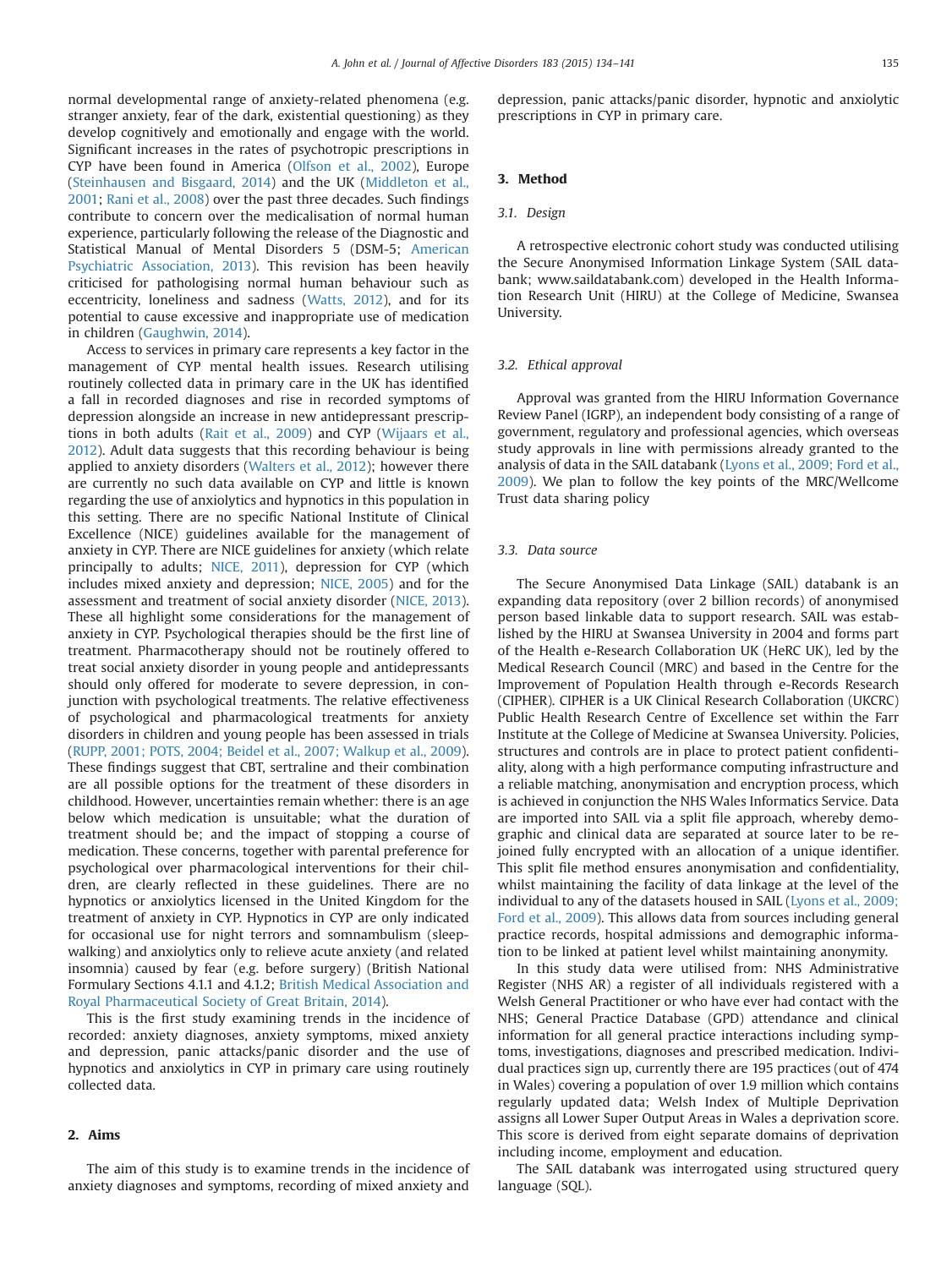## 3.4. Study population and setting

Individuals aged from 6 to 18 years between 1st of January 2003 and 31st December 2011 were identified. Data collection began either six months from GP registration or at the study onset whichever was the later to exclude the risk of retrospective recording. Data collection ended at the end of registration with a SAIL supplying GP, date of death, 19th birthday or the study end whichever was the sooner. Individuals supplying a minimum of six months of data based on these criteria (and therefore registered with a SAIL supplying GP for a minimum of one year) were included in the cohort. Each individual could supply more than one period of data provided the above criterion were met. For each year, data were collected between the start and end dates identified when constructing the original cohort or, between the 1st of January and the 31st of December if an individual's period of data collection spanned beyond these dates.

#### 3.5. Measures

Demographic information (age, gender, lower super output area based deprivation quintile using the Welsh Index of Multiple Deprivation) were collected. Age and residential information for each individual was collected based upon the onset of data collection for each year. Age was described according to categories of 6–10, 11–14 and 15–18 years in accordance with other studies of this type (Wijaars et al., 2012) except where numbers were small when 6–14 and 15–18 age ranges were used.

Other measures were taken from GP computer records using primary care Read codes. The Read codes and algorithms being used to identify a new episode of symptoms/diagnoses of anxiety have been developed and utilised in previous research (Supplementary Table 1) (Walters et al., 2012; John et al., 2015). These included GP recording of i) diagnoses of anxiety e.g. chronic anxiety, generalised anxiety disorder, anxiety state, ii) anxiety symptoms e.g. anxiousness, iii) mixed anxiety and depression, iv) panic attacks and panic disorders. We included emotional disorders with an onset usually in childhood but excluded codes for phobias, obsessive compulsive disorders, post-traumatic stress disorder, behavioural disorders, hyperkinetic disorders, conduct disorders and disorders of social functioning in keeping with other studies(Rait et al., 2009; Wijaars et al., 2012; Walters et al., 2012). We excluded adjustment disorders as conceptually they are an intermediate health condition between normal responses to stress and more severe emotional disorders such as anxiety and depression (Casey and Doherty, 2012). Annual prevalence of each subtype was measured. An annual prevalent case was defined as an individual with any record of a given subtype in a target year (Frisher et al., 2004). Cohorts for each year were interrogated to identify individuals with new (incident) diagnosis/symptoms of anxiety, mixed anxiety and depression and panic disorder/panic attacks defined as no record of a given subtype in the previous 12 months. Participants may have more than one episode recorded for each subtype as long a period of at least 12 months exists between entries in keeping with previous studies of this type (Rait et al., 2009; Wijaars et al., 2012; Walters et al., 2012). Data were also collected on incident anxiolytic and hypnotic prescriptions by BNF (British Medical Association and Royal Pharmaceutical Society of Great Britain, 2014) categories (Sections 4.1.1 and 4.1.2) excluding barbiturates (Section 4.1.3) and antihistamines (Section 3.4.1) (Supplementary Table 2).

Routine data does not explicitly link medication prescription with diagnosis. Individuals with an anxiolytic prescription were further analysed in an attempt to identify the indication for which the medication was prescribed. Routinely collected electronic GP data records were reviewed for 6 months either side of the initial

prescription date for depression and anxiety diagnosis and symptoms before searching for other possible indications (Gardarsdottir et al., 2007). These were: pain, enuresis, attention deficit hyperactivity disorder, conduct disorders, autism, headaches, migraine prophylaxis sleep problems, other codes of interest (including tearfulness and psychosis), irritable bowel syndrome, stress, phobias and obsessive disorders, dissociative disorders and eating disorders. If an individual prescribed relevant anxiolytic/hypnotic medication had anxiety or depression diagnoses/symptoms recorded then it was assumed that this medication was prescribed for this indication and no other indications were examined.

## 3.6. Statistical analysis

Annual incidence rates were calculated using person years at risk (PYAR) as a denominator. For example a person who supplied six months of data to the study would contribute 0.5 years to the denominator. Poisson regression was undertaken to investigate the adjusted associations between incidence of recorded anxiety symptoms/diagnoses, mixed anxiety depression, panic attack/panic disorder, hypnotic and anxiolytic prescription on the one hand and, year of diagnosis, gender, age group and deprivation on the other. Annual prevalence rates were also calculated utilising PYAR as a denominator. This is a more appropriate unit rather than number of registered cases because each individual's duration of follow-up is not fixed (Frisher et al., 2004).The significance of variables in the Poisson regression modelling was assessed using Wald tests. Robust standard errors for the estimated incidence rate ratios (IRRs) were utilised to account for clustering within practices. Analysis was conducted using SPSS version 20 for Windows.

### 4. Results

## 4.1. Sample characteristics

There were 311,343 registered GP patients aged 6–18 years between 1st January 2003 and 31st December 2011 in the SAIL databank providing a total of 1,546,489 person years of follow up. The mean follow-up time was 5.0 years. Annual prevalence of all anxiety subtypes and anxiolytic and hypnotic prescriptions during the study period are shown in Supplementary Tables 1 and 2 respectively. There has been a significant increase in prevalence in all subtype diagnoses and symptoms except mixed anxiety and depression. The prevalence of anxiety diagnosis increased from 1.97 cases per 1000 person years at risk (95% confidence interval CI 1.77–2.20) in 2003 to 2.53 (95% CI 2.28–2.79) in 2011 of 6–18 year olds. The prevalence of anxiolytic prescriptions was 1.90 cases per 1000 person years at risk (95% CI 1.70–2.12) in 2003 and 2.66 (95% CI 2.41–2.93) in 2011. During the study period there were 3297 new anxiety diagnoses (3151 individuals), and 1435 incident recordings of anxiety symptoms (1384 individuals) and 1093 new cases of mixed anxiety and depression (1076 individuals) (Table 1). A total of 2492 individuals received 2638 incident anxiolytic prescriptions and 1680 individuals received 1730 incident hypnotic prescriptions (Table 2). Only 227 individuals received incident prescriptions for both anxiolytics and hypnotics. For all subtypes the majority of records represent incident as opposed to prevalent cases (Fig. 1).

Adjusted incident rate ratios for year, gender, age group and deprivation for anxiety diagnosis, anxiety symptoms, panic attack/ panic disorder and mixed anxiety and depression are shown in Table 1 and for hypnotic and anxiolytic prescriptions in Table 2. All incident anxiety subtypes increased with age and were nearly twice as likely in females (panic attack/panic disorder IRR 2.64, 95% CI 2.38–2.93; anxiety diagnosis IRR 1.88, 95% CI 1.75–2.02; anxiety symptoms IRR 1.84, 95% CI 1.66–2.04) and mixed anxiety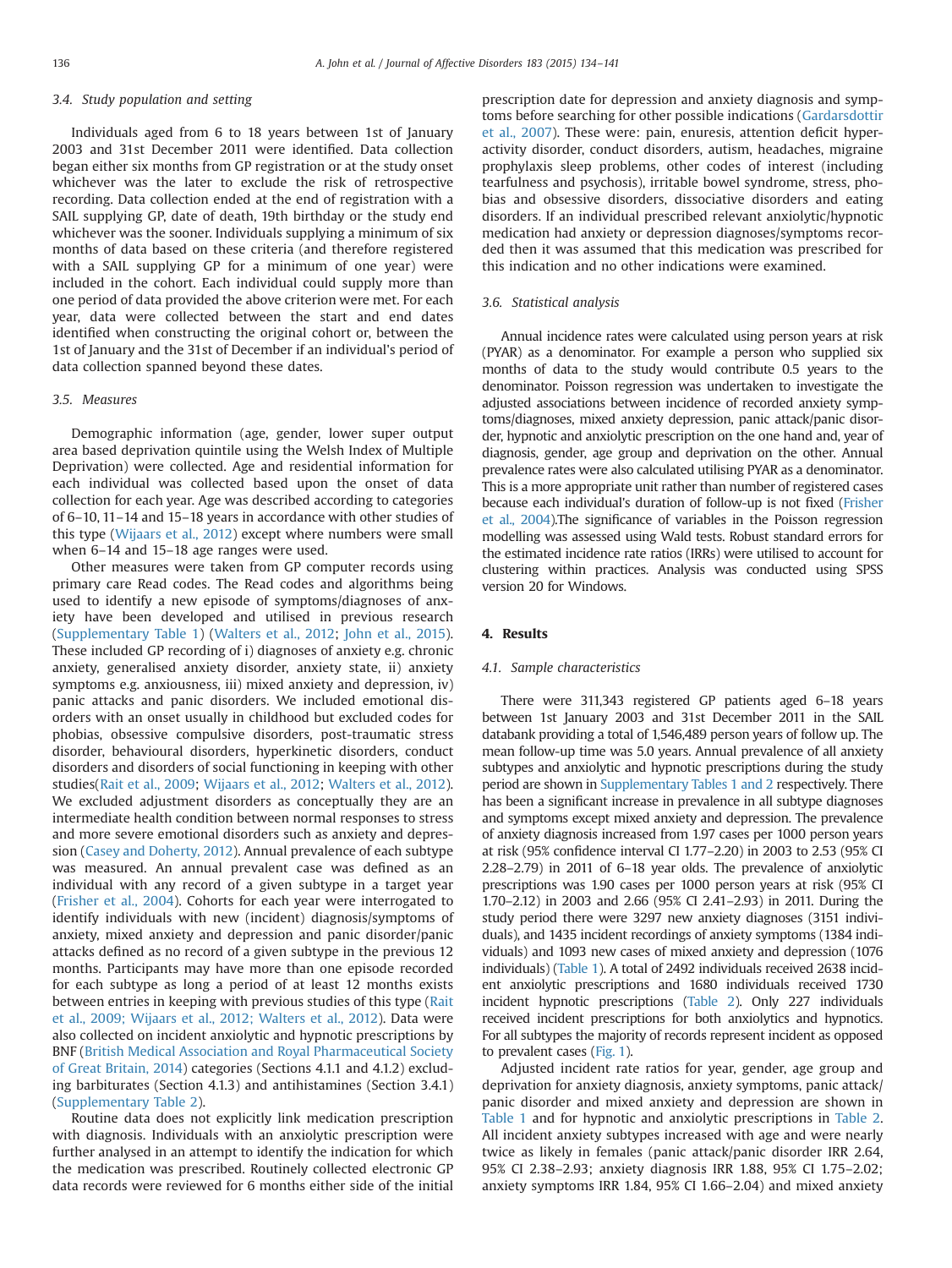#### Table 1

Incidence rate ratios (IRR) for anxiety diagnosis, anxiety symptoms, panic attack/panic disorder and mixed anxiety and depression.

| Variable                 |                                                                      | <b>Anxiety diagnosis</b>                                    |                                                                                                                                                                                                                 | <b>Anxiety symptoms</b>                                    |                                                                                                                                                                                                                   | Panic attack/Panic disorder                                 |                                                                                                                                                                                                            | <b>Mixed anxiety depression</b>                             |                                                                                                                                                                                                              |
|--------------------------|----------------------------------------------------------------------|-------------------------------------------------------------|-----------------------------------------------------------------------------------------------------------------------------------------------------------------------------------------------------------------|------------------------------------------------------------|-------------------------------------------------------------------------------------------------------------------------------------------------------------------------------------------------------------------|-------------------------------------------------------------|------------------------------------------------------------------------------------------------------------------------------------------------------------------------------------------------------------|-------------------------------------------------------------|--------------------------------------------------------------------------------------------------------------------------------------------------------------------------------------------------------------|
|                          |                                                                      | Events                                                      | $IRR(95\%CI)^{a}$                                                                                                                                                                                               | Events                                                     | IRR(95%CI) <sup>a</sup>                                                                                                                                                                                           | Events                                                      | $IRR(95\%CI)a$                                                                                                                                                                                             | Events                                                      | IRR(95%CI) <sup>a</sup>                                                                                                                                                                                      |
| Gender<br>Age group      | Male<br>Female<br>$6 - 10$<br>$11 - 14$                              | 1186<br>2111<br>754<br>389                                  | Reference ( $P^b < 0.0001$ )<br>$1.88(1.75 - 2.02)$<br>$0.45(0.4 - 0.52)$<br>$(P^b < 0.0001)$                                                                                                                   | 523<br>912<br>308<br>153                                   | Reference ( $P^b$ < 0.0001)<br>$1.84(1.66 - 2.04)$<br>$0.44(0.36 - 0.53)$<br>Reference ( $P^b$ < 0.0001)                                                                                                          | 457<br>1142<br>413<br>138                                   | Reference ( $P^b$ < 0.0001)<br>$2.64(2.38 - 2.93)$<br>$0.29(0.24 - 0.35)$<br>Reference ( $P^b$ < 0.0001)                                                                                                   | 289<br>804<br>84<br>8                                       | Reference ( $P^b < 0.0001$ )<br>$2.92(2.59 - 3.28)$<br>$0.09(0.04 - 0.19)$<br>Reference ( $Pb < 0.0001$ )                                                                                                    |
| Deprivation <sup>c</sup> | $15 - 18$<br>2<br>3<br>5                                             | 2154<br>596<br>539<br>735<br>614<br>812                     | $3.18(2.95 - 3.43)$<br>$(P^b < 0.0001)$<br>$1.04(0.92 - 1.18)$<br>$1.15(1.04 - 1.27)$<br>$1.09(0.98 - 1.22)$<br>$1.33(1.2 - 1.47)$                                                                              | 974<br>219<br>274<br>340<br>281<br>319                     | $3.47(3.05 - 3.96)$<br>Reference ( $P^b$ < 0.0001)<br>$1,44(1,21-1,71)$<br>$1,46(1,22-1,74)$<br>$1,37(1,14-1.65)$<br>$1,42(1,2-1.67)$                                                                             | 1048<br>265<br>265<br>361<br>326<br>382                     | $2.82(2.54 - 3.12)$<br>Reference ( $P^b < 0.0001$ )<br>$1.15(0.98 - 1.36)$<br>$1,27(1,1-1,47)$<br>$1,31(1,12-1,52)$<br>$1.4(1.21 - 1.63)$                                                                  | 1001<br>152<br>130<br>221<br>259<br>326                     | 13.74(10.95-17.24)<br>Reference ( $Pb < 0.0001$ )<br>$0.99(0.83 - 1.18)$<br>$1.34(1.13 - 1.59)$<br>$1.8(1.51 - 2.14)$<br>$2.09(1.79 - 2.44)$                                                                 |
| Year                     | 2003<br>2004<br>2005<br>2006<br>2007<br>2008<br>2009<br>2010<br>2011 | 306<br>366<br>361<br>371<br>411<br>358<br>386<br>376<br>362 | Reference ( $Pb = 0.120$ )<br>$1.05(0.91 - 1.22)$<br>$1.02(0.89 - 1.16)$<br>$1.05(0.91 - 1.21)$<br>$1.17(1.02 - 1.33)$<br>$1.02(0.88 - 1.18)$<br>$1.11(0.99 - 1.25)$<br>$1.13(0.99 - 1.28)$<br>$1,2(1,02-1,41)$ | 65<br>130<br>134<br>154<br>169<br>166<br>183<br>205<br>229 | Reference ( $P^b < 0.0001$ )<br>$1,74(1,27-2,37)$<br>$1.78(1.33 - 2.38)$<br>$2.04(1.5 - 2.77)$<br>$2.25(1.67 - 3.02)$<br>$2.21(1.64 - 2.99)$<br>$2.46(1.82 - 3.33)$<br>$2.88(2.17 - 3.82)$<br>$3.55(2.65 - 4.77)$ | 123<br>179<br>188<br>177<br>210<br>179<br>204<br>172<br>167 | Reference ( $P^b < 0.0001$ )<br>$1,28(1,07-1,53)$<br>$1.32(1.12 - 1.56)$<br>$1.24(1.04-1.49)$<br>$1,48(1,27-1,73)$<br>$1,27(1,07-1,51)$<br>$1,47(1,23-1,74)$<br>$1.28(1.02 - 1.62)$<br>$1.38(1.11 - 1.72)$ | 146<br>163<br>141<br>112<br>107<br>107<br>107<br>107<br>103 | Reference ( $Pb < 0.0001$ )<br>$0.93(0.73 - 1.19)$<br>$0.8(0.67 - 0.95)$<br>$0.63(0.5-0.8)$<br>$0.6(0.49 - 0.73)$<br>$0.6(0.51 - 0.71)$<br>$0.61(0.51 - 0.73)$<br>$0.64(0.49 - 0.84)$<br>$0.68(0.54 - 0.86)$ |

<sup>a</sup> Adjusted for calendar year, gender, age and deprivation.

**b** based on Wald test.

 $c$  Deprivation: 1=least deprived; 5=most deprived.

#### Table 2

Incidence rate ratios (IRR) for hypnotic and anxiolytic prescriptions.

| Variable        |               | <b>Hypnotics</b> |                              | <b>Anxiolytics</b> |                              |  |
|-----------------|---------------|------------------|------------------------------|--------------------|------------------------------|--|
|                 |               | events           | IRR $(95\%CI)^a$             | events             | IRR $(95\%CI)^a$             |  |
| Gender          | Male          | 674              | Reference ( $p^b = 0.323$ )  | 1073               | Reference ( $Pb < 0.0001$ )  |  |
|                 | <b>Female</b> | 1056             | $1.65(1.5-1.82)$             | 1565               | $1.54(1.42 - 1.68)$          |  |
| Age group       | $6 - 10$      | 154              | $0.46(0.33 - 0.65)$          | 538                | $0.35(0.3 - 0.41)$           |  |
|                 | $11 - 14$     | 81               | Reference ( $P^b < 0.0001$ ) | 213                | Reference $(P^{b} < 0.0001)$ |  |
|                 | $15 - 18$     | 1495             | $10.82(8.94 - 13.11)$        | 1887               | $3.89(3.52 - 4.3)$           |  |
| Deprivation $c$ |               | 278              | Reference ( $Pb < 0.0001$ )  | 440                | Reference ( $Pb < 0.0001$ )  |  |
|                 | $\mathbf 2$   | 296              | $1,23(1,04-1,45)$            | 463                | $1,21(1.06-1.39)$            |  |
|                 | 3             | 335              | $1.12(0.95 - 1.32)$          | 609                | $1,29(1,15-1,45)$            |  |
|                 | 4             | 365              | $1.39(1.18 - 1.63)$          | 548                | $1.32(1.16-1.5)$             |  |
|                 | 5             | 453              | $1.59(1.36 - 1.85)$          | 576                | $1.28(1.11 - 1.46)$          |  |
| Year            | 2003          | 172              | Reference ( $P^b < 0.0001$ ) | 214                | Reference $(P^b=0.014)$      |  |
|                 | 2004          | 213              | $1.05(0.85 - 1.30)$          | 286                | $1,17(0.95 - 1.43)$          |  |
|                 | 2005          | 188              | $0.9(0.73 - 1.10)$           | 278                | $1,11(0.91-1.36)$            |  |
|                 | 2006          | 185              | $0.89(0.71 - 1.10)$          | 305                | $1.22(1 - 1.48)$             |  |
|                 | 2007          | 187              | $0.9(0.73 - 1.11)$           | 315                | $1,27(1,03-1.55)$            |  |
|                 | 2008          | 197              | $0.95(0.78 - 1.15)$          | 311                | $1.25(1.02 - 1.53)$          |  |
|                 | 2009          | 207              | $1.01(0.82 - 1.24)$          | 331                | $1.35(1.12 - 1.63)$          |  |
|                 | 2010          | 212              | $1.07(0.88 - 1.32)$          | 297                | $1.26(1.05 - 1.52)$          |  |
|                 | 2011          | 169              | $0.95(0.74 - 1.21)$          | 301                | $1.41(1.17 - 1.71)$          |  |

depression three times as likely (IRR 2.92, 95% CI 2.59–3.28) than in males (Table 2). For all anxiety subtypes the gender difference increased with age. The female: male ratio in the 6–14 years age group compared to the 15–18 year age group is 1.47:1 to 2.16:1 for anxiety diagnosis, 1.37:1 to 2.14:1 for anxiety symptoms, 1.80:1 to 3.09:1 for mixed anxiety and depression, and 2.33:1 to 2.83:1 for panic attack/panic disorder. Anxiolytic prescription rates were significantly higher for females (IRR 1.54, 95% CI 1.42–1.68) as were hypnotic prescription rates (IRR 1.54, 95% CI 1.42–1.68).

The most deprived areas were at higher risk of all subtypes compared with the least deprived areas (panic attack/panic disorders IRR 1.40 95% 1.21–1.63; anxiety diagnosis IRR 1.33, 95% CI 1.20–1.47; anxiety symptoms IRR 1.42, 95% CI 1.20–1.67; mixed anxiety depression IRR 2.09, 95% CI 1.79–2.44). Children from the most deprived quintile were more likely to be diagnosed with anxiety compared to those in the least deprived quintile between the ages of 15–18 years (IRR 1.37, 95% CI 1.21–1.56) but not between the ages of 6 and 14 years (IRR 1.23, 95% CI 0.96–1.59). This analysis was not performed for symptoms or prescriptions due to small numbers.

## 4.2. Trends over time-anxiety

Trends over time of anxiety diagnoses, anxiety symptoms, panic attack/panic disorder and anxiolytic mixed anxiety and depression are shown in Fig. 2. A small non-significant increase in the incidence of anxiety diagnoses is apparent from 1.82 cases per 1000 PYAR in 2003 to 2.37 cases in 2011 (IRR = 1.20, 95% CI 1.02–1.41). The incidence of anxiety symptoms more than tripled from 0.39 cases per 1000 PYAR in 2003 to 1.50 cases per 1000 PYAR in 2011 (IRR = 3.55, 95% CI 2.65–4.77). In contrast incidence of mixed anxiety and depression fell from 0.87 to 0.67 cases per 1000 person years over the study period (IRR $=$ 0.68, 95% CI 0.54– 0.86). Incidence of panic attack/panic disorder increased from 0.73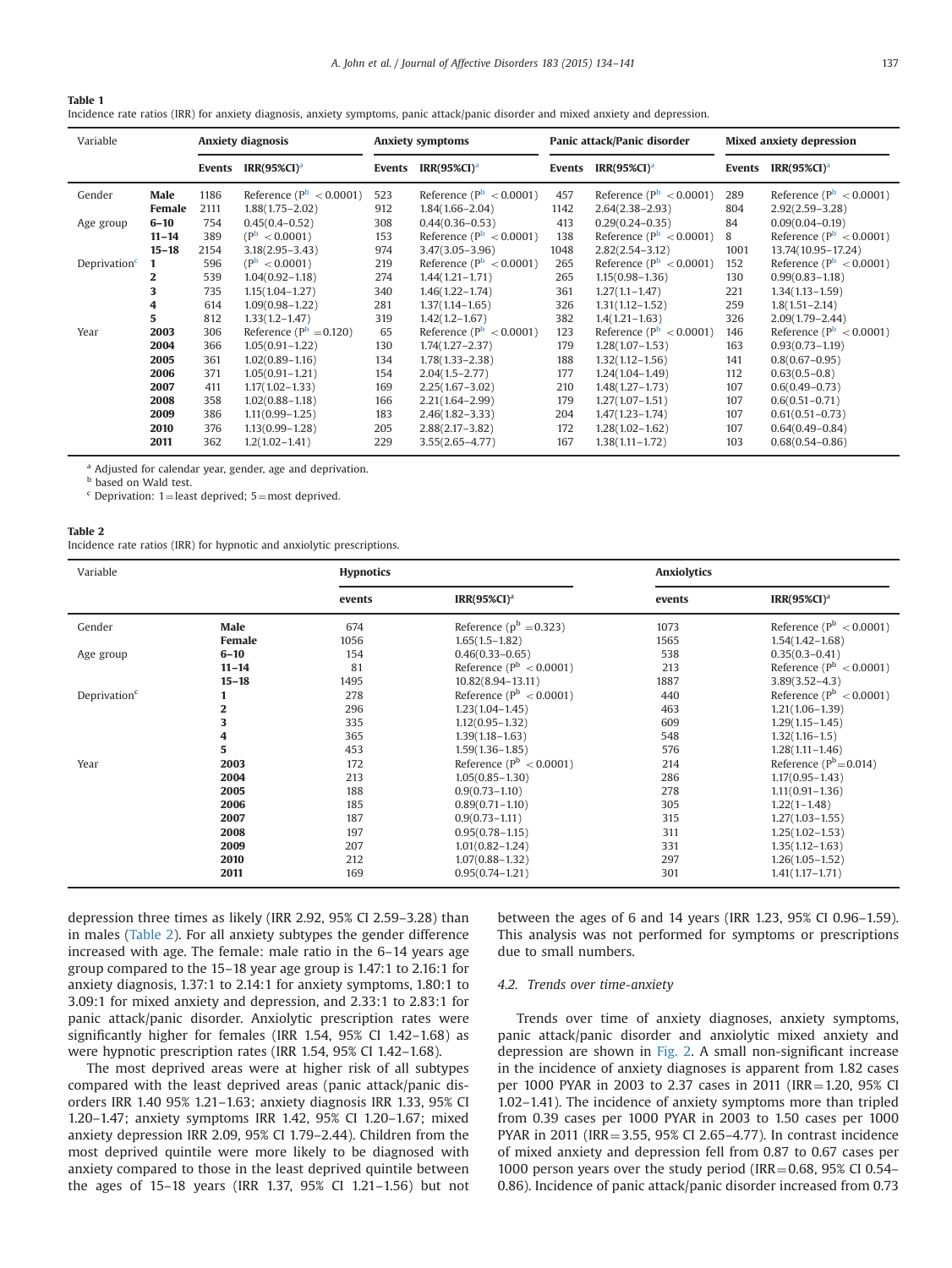

Fig. 1. Annual incident and prevalent cases of all subtypes and anxiolytic and hypnotic prescriptions recorded from 2003–2011.



Fig. 2. Incidence of anxiety diagnosis, symptoms, panic attack/panic disorder and mixed anxiety and depression over time.

to 1.09 cases per 1000 person years from 2003 to 2011 (IRR =  $1.38$ , 95% CI 1.11–1.72).

An initial increasing trend in incident anxiolytic prescriptions is evident up until 2007 however very little change is seen after this point resulting in a non-significant increase over the study period from 1.27 to 1.97 cases per 1000 person years (IRR $=$  1.41, 95% CI 1.17–1.71). While anxiolytic prescriptions for the cohort as a whole did not change significantly over time, there was a significant increase in prescriptions for 15–18 year age group (Fig. 3) from 3.00 to 4.91 cases per 1000 person years (IRR = 1.62, 95% CI 1.30– 2.02). The majority of new anxiolytic prescriptions were for diazepam which made up around three quarters of new prescriptions over all. This was followed by hydroxyzine hydrochloride. Incidence of new diazepam prescriptions increased from 0.93 cases per 1000 PYAR in 2003 to 1.40 cases per 1000 PYAR in 2011. Incidence of new prescriptions of hydroxyzine hydrochloride increased from 0.25 to 0.43 cases per 1000 PYAR during the study period. Where incident cases had 1 year or more GP follow-up data ( $n=2386$ ) 942 received two or more prescriptions (39%; 95%) CI 38–41) and 340 received five or more prescriptions (14%; 95% CI 13–16). Of those receiving multiple prescriptions 559 were given their second prescription within six months of the initial prescription date (59%; 95% CI 56–62).

Incident hypnotic prescriptions remain relatively stable over time with an overall non-significant decrease from 1.02 to 0.84 cases per 1000 PYAR (IRR=0.95, 95%CI 0.74-1.21). Of the 1730 incident prescriptions only 235 were made for those aged 6–14. The low rates of prescriptions each year mean that analysis of trends over time for this younger age group was not meaningful. In contrast to anxiolytic prescriptions there was a small non-significant decrease



Fig. 3. Incidence of anxiolytic and hypnotic prescriptions by age group over time.



Fig. 4. 3 Combined incident anxiolytic and hypnotic prescriptions by indication over time.

from 3.28 to 3.08 cases per 1000 PYAR over time for those aged 15– 18 (IRR $=$ 0.95, 95% CI 0.72-1.24). The most frequently prescribed hypnotic medication was zopiclone making up just over half of new prescriptions. This was followed by temazepam. Of those where at least one year of follow-up data was available following prescription  $(n=1541)$  621 received two or more prescriptions (40%; 95% CI 38– 43) and 215 received five or more prescriptions (14%; 95% CI 12–16). Of those who received at least one additional prescription 378 were given their second prescription within six months (61%; 95% CI 57– 65).

Indications associated with incident anxiolytic and hypnotic medications are shown in Fig. 4. The most commonly associated indication was pain. Incidence of prescriptions associated with pain increased from 0.42 to 0.67 cases per 1000 PYAR from 2003 to 2011. Incidence of prescriptions associated with anxiety also increased from 0.21 in 2003 to 0.37 in 2011 cases per 1000 PYAR. The only other indication which reached sufficient numbers to be analysed separately was sleep problems with an incidence of 0.18 cases per 1000 PYAR in 2003 and 0.22 in 2011. Incident prescriptions associated with other indications remained at a low level throughout the study period with 0.13 cases per 1000 PYAR in 2003 and 0.17 cases per 1000 person years at risk in 2011. Incidence of prescriptions for which no indication could be found fluctuated throughout the study period beginning at 1.01 cases per 1000 person years in 2003 decreasing to 0.86 in 2005 before climbing back up to 1.06 cases in 2011.

## 5. Discussion

## 5.1. Main findings

Since 2003 the incidence of anxiety symptoms in CYP recorded in primary care has more than tripled, with a comparatively stable trend in anxiety diagnoses over time. New prescriptions for anxiolytics have remained at a stable rate for those aged 6–14; however, new prescriptions have significantly increased over time for those aged 15–18 years. This trend is not reflected with hypnotic prescriptions which show a comparatively stable trend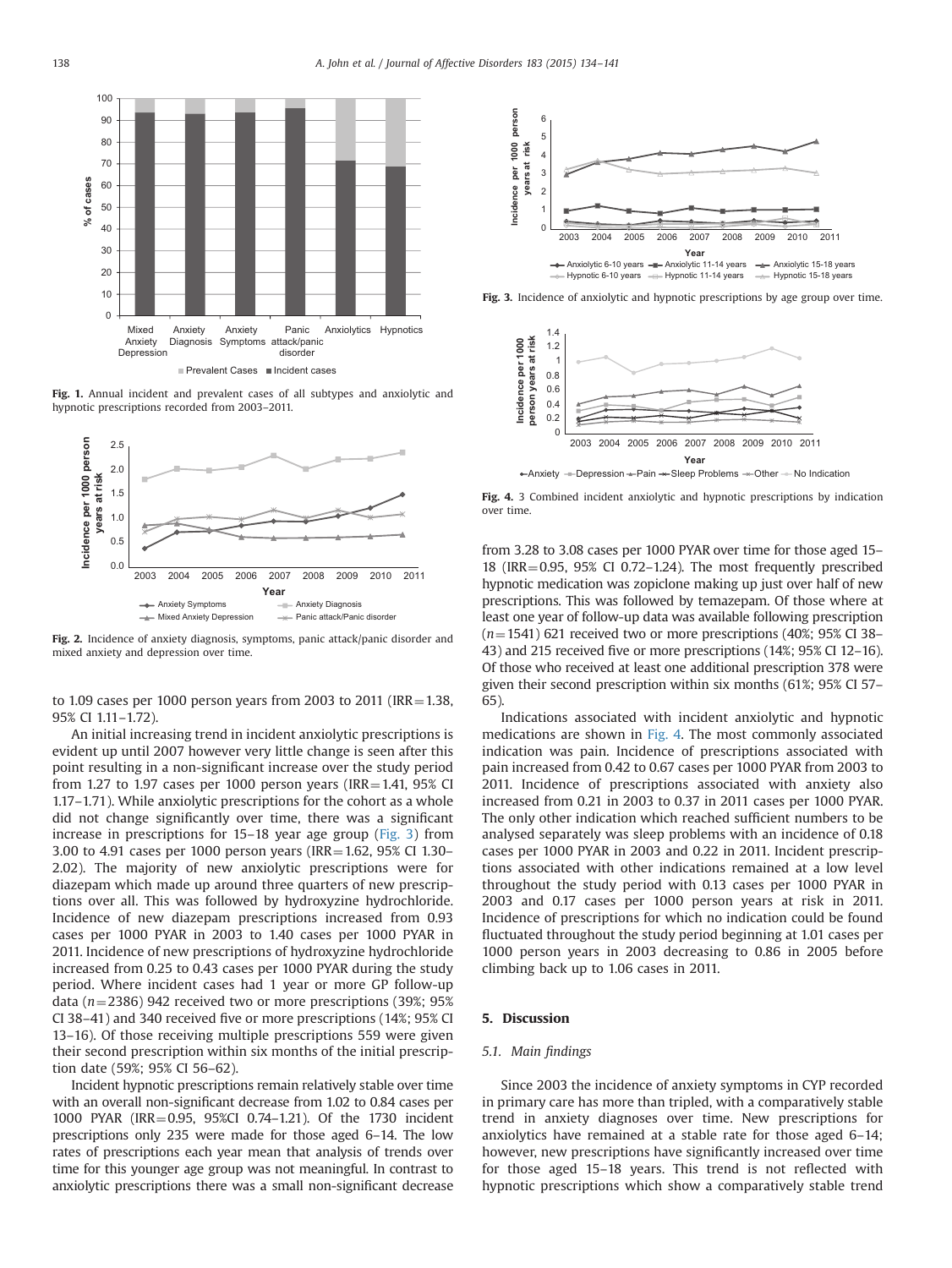over time. Where data is available it appears that around 40% of new prescription of hypnotics and anxiolytics are associated with multiple prescriptions in the subsequent year.

## 5.2. Strengths and limitations

The main strength of this study is its population based sample size. There is no clear reason to believe the results would differ for the entire population of Wales or the entire population of UK children.

The results of the current study reflect trends in presentation to primary care, recognition and treatment by GPs and the way in which depression and anxiety in children and young people is recorded in primary care. However this is likely to be an underestimate of incidence in the community as routine data does not capture individuals who do not present to their GP or, with whom depression or anxiety is discussed, but not recorded. This is common feature of all routinely collected database studies and results are not intended as an estimate of time trends of the population as a whole. An additional limitation of utilising routine data is that the indication for which a medication is prescribed is not specifically recorded and can only be inferred based on other diagnoses around the time of prescription. While work examining the indications for which a prescription is made in this study is a good indication of trends over time, the number of individuals for which no indication is recorded is likely to be inflated. This is due to the nature of the current cohort and the possibility that not all individuals were registered with SAIL supplying GP at the time when a diagnosis was recorded. Further work is needed to fully elucidate the diagnoses which may be linked to this increase in prescribing.

A further limitation is the lack of information regarding whether and what interventions have been received at secondary and tertiary mental healthcare levels for children and adolescents who are prescribed hypnotics and anxiolytics. In the United Kingdom, general practitioners are frequently requested to provide prescriptions for patients who are actively followed up by specialist mental healthcare, where tailored and carefully supervised use of anxiolytics/hypnotics may be appropriate. Our findings may be influenced by a cohort effect as the CYP investigated age through the study period. The large proportion of individuals compared to events (e.g. 3297 new anxiety diagnoses compared to 3151 individuals) and prescriptions (e.g. 2492 individuals received 2638 incident anxiolytic prescriptions) suggests that this was not a major effect. We did not explore prescriptions for antidepressants which may be indicated for these disorders since this has been done previously (Wijaars et al., 2012).

The read codes, not specific to children, utilised in this study have been previously validated against adult survey data (John et al., 2015). The use of survey data in order to validate read codes has a distinct advantage over many other data base studies (Rait et al., 2009; Wijaars et al., 2012; Walters et al., 2012). However it may not be appropriate to use adult survey data to validate codes utilised for CYP. Further research is needed to examine whether GPs employ the same coding for both adults and young people.

## 5.3. What this study adds

There has been considerable debate in the literature regarding an increasing tendency in primary care to diagnose depression and anxiety in patients presenting with sadness or distress and to offer them antidepressant or anxiolytic medication (Dowrick and Frances, 2013), in relation to pathologising normal human experience (Watts, 2012). This is of particular concern in CYP (Gaughwin, 2014) where such presentations, particularly if they are not persistent may reflect 'normal' processes. Psychotropic prescriptions for CYP are continuing to rise across western cultures (Olfson et al., 2002; Steinhausen and Bisgaard, 2014; Middleton et al., 2001; Rani et al., 2008). This is the first study to examine the way in which anxiety problems are recognised and recorded and to assess prescribing of hypnotics and anxiolytics in primary care for CYP. The persistence of mental health issues into adulthood (Costello et al., 2006) and associated adverse life outcomes (Patel et al., 2007) make recognition and proper treatment of anxiety and other mental health issues in this group important in terms of future life outcomes for the individual and future demands on services. Further research is needed to fully understand the dramatic increase in symptoms of anxiety.

These results may reflect a genuine increase in anxiety in the young population, increased awareness on the part of GPs or increased help-seeking behaviour on the part of children and young people. The increase in anxiolytic prescriptions in 15–18 year olds over the study period is not in keeping with NICE guidelines for both generalised anxiety disorder in adults (NICE, 2011) and social anxiety disorder in children and young people (NICE, 2013). NICE recommends that SSRIs are the first line pharmacotherapy for treating adults with generalised anxiety disorder (NICE, 2011). It may be that the increase in anxiolytic prescriptions is partially attributable to the controversy surrounding SSRI use in adolescents (Committee of Safety of Medicines, 2003) resulting in GPs perceiving anxiolytic medication as a safer or more acceptable alternative. However it is not possible to draw this conclusion based on the data available and more research is required to fully understand the reasons for this increase.

A recent review of the assessment and management of anxiety disorders in CYP highlights that much is still unknown regarding the safety of anxiolytic medication, particularly with regards to benzodiazepines and longer term treatment, in this age group and further emphasises psychological interventions as a first line treatment (Creswell et al., 2014). In particular trials of benzodiazepines in children and young people with anxiety have yielded mixed results with improvements in anxiety, depression, psychomotor excitation, and hyperactivity, but combined with increased sedation, activation, headache, and nausea (Simeon and Ferguson, 1987). Other trials have found no statistically significant differences to placebo and concerns remain over disinhibition in children and long term tolerance (Simeon et al., 1992). Thus whatever the underlying cause, the increase in anxiolytic prescriptions demonstrated in this study is of concern. There is a need for further research into the safety of these medications, and for specific guidance for treating anxiety disorders in CYP.

A recent study from The Health Improvement Network (THIN) databank has found that recording of incident anxiety diagnoses in primary care has declined over recent years with a concurrent increase in incident cases of anxiety symptoms in adults (Walters et al., 2012). Labelling of mixed anxiety and depression was also found to nearly halve over the study period. Such results are reflected with diagnoses and symptoms of depression. Overall results suggest that GPs are increasingly using non-specific symptom terms for recording common mental disorders for both adults, and CYP. This decrease in recording of diagnoses may be partially attributable to increasingly cautious diagnostic behaviour by GPs. However, an additional factor that may be of influence is the updated Quality and Outcomes Framework (QOF; British Medical Association, NHS Employers, 2006). Financial incentives are given for general practices that follow guidelines for stepped care for patients with suspected depression. Studies suggest the QOF provides a disincentive to record a diagnosis of depression and GPs report the use of alternative labels such as 'low mood' (Mitchell et al., 2011). The current study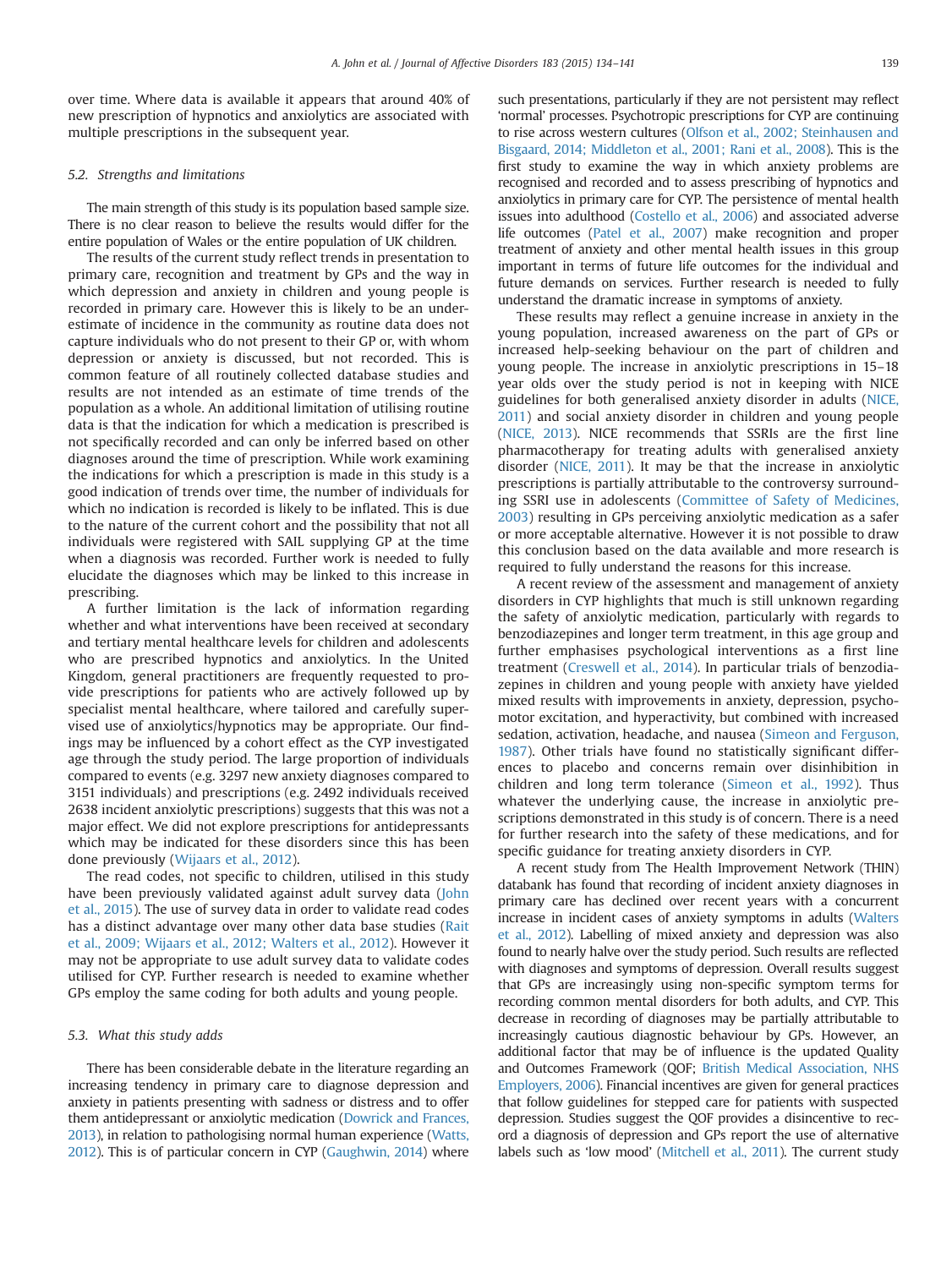demonstrates similar diagnostic behaviour for anxiety where QOF incentives do not exist, so additional factors such as perceived stigma may also be contributing to this finding.

## 5.4. Implications

The increase in symptoms of anxiety and anxiolytic prescriptions highlight the need for further research and guidance regarding the recognition and management of anxiety in young people presenting to primary care. Anxiolytics are not licenced for use in anxiety, depression or pain in this age group. The increase in new prescriptions of anxiolytics in 15–18 year olds is at odds with NICE recommendations, where they exist, which state that pharmacotherapy should not be routinely offered in the treatment of social anxiety disorder in young people (NICE, 2013). Furthermore treatment of anxiety in adults with benzodiazepines, which comprise the majority of anxiolytic medications, is specifically discouraged (NICE, 2011). The increase in symptoms of anxiety highlight the need for specific guidelines on how CYP suffering with anxiety should be assessed and treated, particularly older adolescents where pharmacotherapy is increasing. This increase may reflect the paucity of resources at the primary care level for family-based and psychological therapies for CYP who suffer from emotional disorders, and difficulties in accessing specialist care. The establishment of the Primary Mental Health worker resource available to general practices through the Mental Health Measure (Welsh Government, 2010) legislation in Wales may have a positive impact in providing more resources for non-pharmacological interventions, as may the provision of schools based counselling (Welsh Government, 2013) in Wales since 2008, thereby reducing the need for anxiolytic prescription for this group of patients. It would be important to repeat this study in the future to ascertain the impact of greater resources for mental healthcare at the primary healthcare level.

Further research is needed to fully understand the indications for which, hypnotic and anxiolytic medication are being prescribed particularly given the large proportion of hypnotic and anxiolytic prescriptions for which no indication can be found. It appears that prescriptions associated with pain have increased since 2003. Prescriptions for which no indication could be found have also increased over the study period further highlighting the need for more research in this area. It may be that GPs record the indication as free text or assume they will know the indication from the prescription or it may be GPs are increasingly choosing not to record depression or anxiety in this group or that medications are being prescribed for indications beyond those examined here.

Awareness that GP's are increasingly using non-specific symptom codes rather than formal diagnoses for both anxiety and depression is important for future research based on routinely collected data. While results here provide a measure of GP recording behaviour, future research may focus on the impact of a diagnosis compared with recording of symptoms on patient outcomes. This would provide further information on the impact of adherence to QOF guidance. The degree of linkage possible utilising the SAIL databank means that outcomes including educational data and hospital admissions could be examined. Future studies may aim to explore whether the way in which a mental health issue is recorded has an impact on care or outcomes for the patient.

## 6. Conclusion

Since 2003 the incidence of anxiety symptoms in CYP recorded in primary care has more than tripled, with a comparatively stable trend in the incidence of anxiety diagnoses. Anxiolytic prescriptions for 6–14 year olds have not changed significantly over time but have increased significantly for 15–18 year olds which is out of keeping with current prescribing guidelines. These results may reflect a genuine increase in anxiety in CYP, increased awareness on the part of General Practitioners or increased help-seeking behaviour. This study highlights the need for specific guidelines on how CYP with anxiety should be assessed and managed in primary care, particularly in older adolescents and for further guidance on the use of anxiolytics and hypnotics.

## Role of funding source

This study was funded by the National Institute of Social Care and Health Research; Grant number H07-3-033. It was also supported by the Farr Institute of Health Informatics Research. The Farr Institute is supported by a consortium of 10 UK research organisations: Arthritis Research UK, the British Heart Foundation, Cancer Research UK, the Economic and Social Research Council, the Engineering and Physical Sciences Research Council, the Medical Research Council, the National Institute of Health Research, the National Institute for Social Care and Health Research (Welsh Government) and the Chief Scientist Office (Scottish Government Health Directorates). MRC Grant no: MR/K006525/1. The funding sources did not have any influence on study design, collection, analysis or interpretation of data, or the preparation, review or approval of the manuscript.

## Conflicts of interest

The authors have no conflicts of interest to report.

## Author contributions form

Individuals claiming authorship should meet all 3 of the following conditions in accordance with the

"Consensus Statement on Surgery Journals Authorship—2005":

- 1) Authors make substantial contributions to conception and design, and/or acquisition of data, and/or analysis and interpretation of data;
- 2) Authors participate in drafting the article or revising it critically for important intellectual content; and
- 3) Authors give final approval of the version to be submitted and any revised version.

Each author should have participated sufficiently in the work to take public responsibility for appropriate portions of the content. Allowing one's name to appear as an author without having contributed significantly to the study or adding the name of an individual who has not contributed or who has not agreed to the work in its current form is considered a breech of appropriate authorship.

Ghost-writing is NOT acceptable. No one, other than the authors listed below, should have contributed substantially to the writing and revising of the manuscript. Contributors who do not meet the criteria for authorship should be listed in the acknowledgement. Examples include: individuals who allowed their clinical experience to be included, a person who provided purely technical help, copyediting, proofreading or translation assistance (NO ghostwriters allowed), or a department Chair who provided only general support.

Groups of persons who have contributed materially to the paper, but whose contributions do not justify authorship may be listed under a heading such as "clinical investigators" or "participating investigators," and their function or contribution should be described; for example, "served as scientific advisors," "critically reviewed the study proposal." If you have any question about this, contact that editorial office before submitting your manuscript at jacsedit@facs.org or 312–202–5316.

\*\*\*

Please type each author's LAST NAME next to the appropriate category.

Study conception and design: John, Marchant, McGregor, Tan, Hutchings, Kovess, Choppin, Macleod, Dennis, Lloyd.